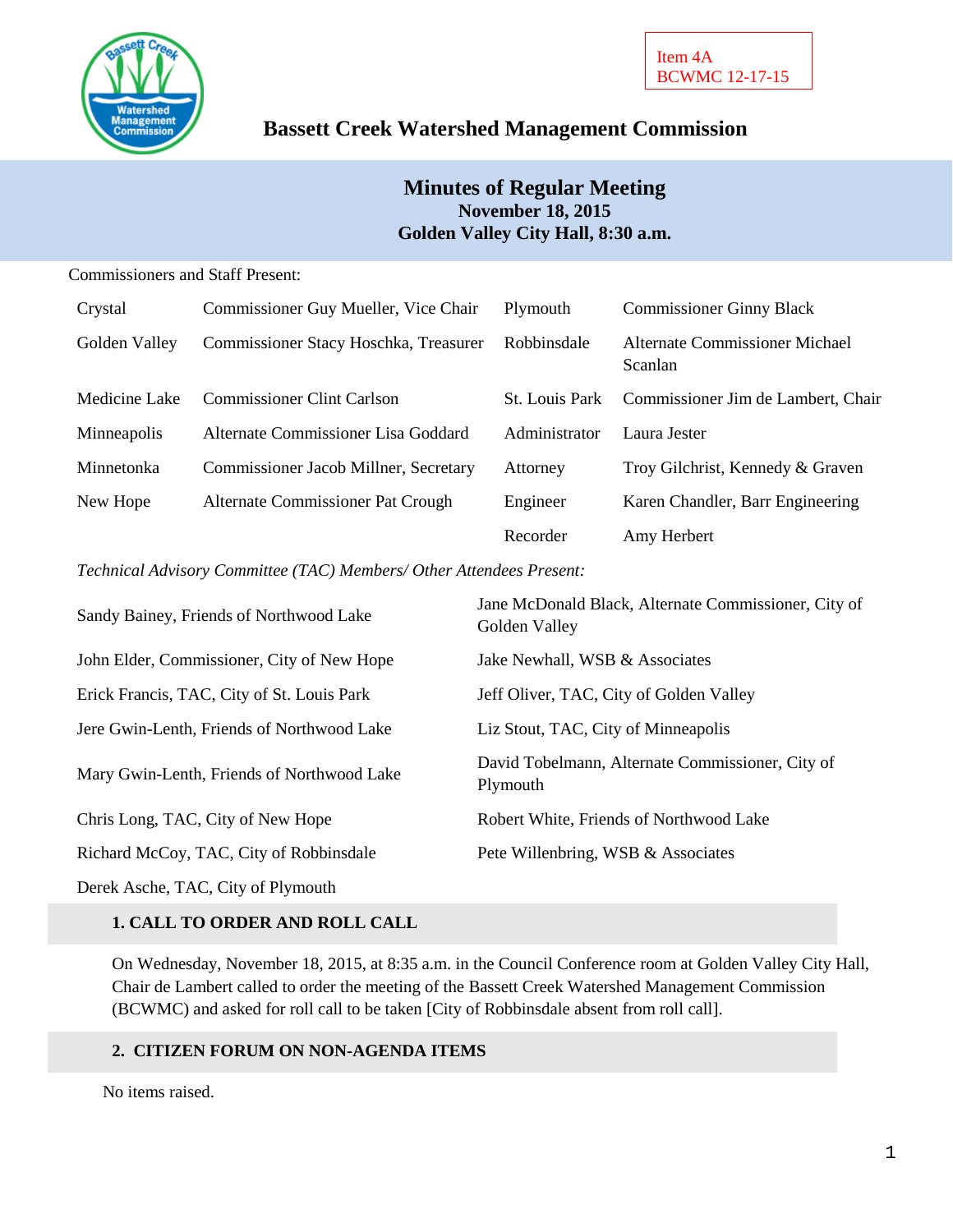#### **3. AGENDA**

Commissioner Hoschka moved to approve the agenda as presented. Commissioner Millner seconded the motion. Upon a vote, the motion carried 8-0 [City of Robbinsdale absent from vote.]

#### **4. CONSENT AGENDA**

Commissioner Mueller moved to approve the Consent Agenda as presented. Alternate Commissioner Goddard seconded the motion. Upon a vote, the motion carried 8-0 [City of Robbinsdale absent from vote].

[The following items were approved as part of the Consent Agenda: the October 15, 2015, Commission Meeting Minutes, the November 2015 financial report, the payment of invoices, Approval of MDNR Flood Reduction Grant Contract, Approval of Project at 239 Peninsula Road in Medicine Lake, Approval of Project at 1130 Angelo Drive in Golden Valley]

The general and construction account balances reported in the Fiscal Year 2015 Financial Report prepared for the November 18, 2015, meeting are as follows:

| <b>Checking Account Balance</b>                | \$576,772.50       |
|------------------------------------------------|--------------------|
| TOTAL GENERAL FUND BALANCE                     | \$576,772.50       |
| TOTAL CASH & INVESTMENTS ON-HAND<br>(11/10/15) | \$3,186,966.92     |
| CIP Projects Levied – Budget Remaining         | $(\$3,362,065.08)$ |
| <b>Closed Projects Remaining Balance</b>       | \$175,098.16       |
| 2012-2014 Anticipated Tax Levy Revenue         | \$5,585.36         |
| 2015 Anticipated Tax Levy Revenue              | \$495,084.26       |
| <b>Anticipated Closed Project Balance</b>      | \$325,571.46       |

#### **5. BUSINESS**

**A. Receive Final Report on CR2012 Main Stem Restoration Project Through Wirth Park** Administrator Jester pointed out that the final report, prepared by the City of Minneapolis, is in the meeting packet. She reminded the Commission that at its September meeting Andrea Weber, representing the Minneapolis Park and Recreation Board, gave the Commission a presentation on the project. Administrator Jester said that this report will be posted to the project's page on the Commission's website. There were no questions regarding the report; a few Commissioners indicated their appreciation for the report's format and content.

*[Alternate Commissioner Scanlan, City of Robbinsdale, arrived].*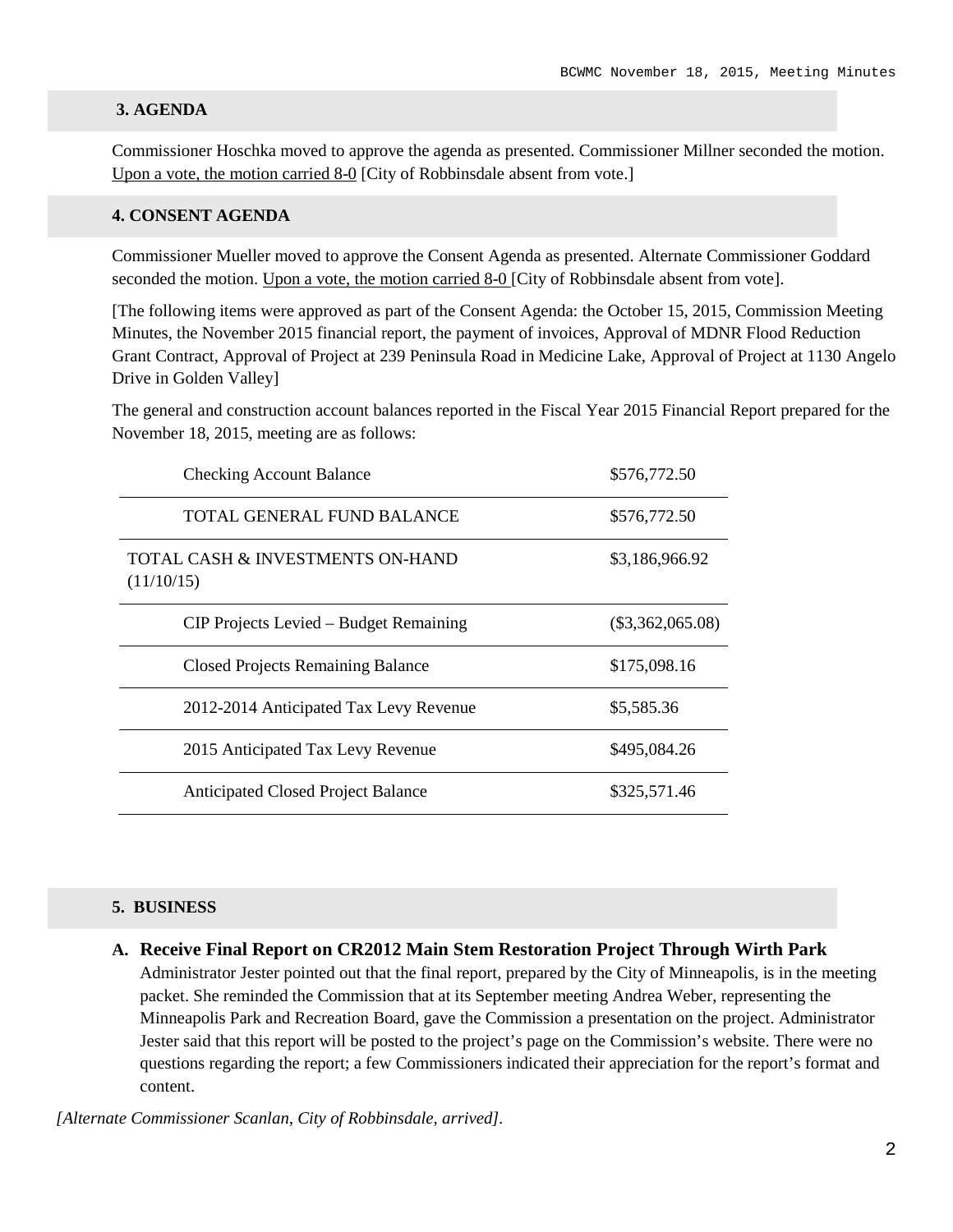## **B. Consider Approval of City of Minneapolis Reimbursement Request for CR2012 Main Stem Restoration Project Through Wirth Park**

Administrator Jester said that this is the final reimbursement request from the City of Minneapolis and will close out the project. She noted that there will not be funds going to the BCWMC's Closed Project Account from this project as all funds are expended. She explained that there are grant reporting tasks to complete for this project. Administrator Jester recommended approving the reimbursement. She fielded questions about whether there was a funding shortfall, and she clarified that the financial report shows a \$369 shortfall, which is due to grant reporting tasks that took place by BCWMC staff after staff had communicated to the City of Minneapolis the project fund balance. She said that staff will have some grant reporting tasks to finish, but she recommends reimbursing the City of Minneapolis for the amount requested. She explained that the requested funds will come from the BCWMC's CIP budget for this project and from the Commission's Channel Maintenance Funds as directed by the Commission in January 2014. Administrator Jester stated that the funds for the grant reporting tasks will come from the Commission's Closed Account Fund.

Commissioner Black commented that cost overruns should come from the Commission's Closed Project Account, but she isn't comfortable with using Channel Maintenance Funds for project overruns. Administrator Jester said that the Commission approved using Channel Maintenance Funds to augment the CIP funding for the project, and she added that the Commission will be talking about the Channel Maintenance Fund program and its policies later in today's meeting. Commissioner Mueller asked how much additional funding the City of Minneapolis put into the project toward the cost overruns. Ms. Stout said that the City does not yet have those final numbers but is working with the MPRB to allocate what part of the cost overruns is the City's responsibility and what part is the MPRB's. She said that she can get those figures to the BCWMC once they are finalized.

Alternate Commissioner moved to approve reimbursement. Commissioner Hoschka seconded the motion. Upon a vote, the motion carried 9-0.

### **C. Consider Approval of 90% Plans for Northwood Lake Water Quality Improvement Project NL-1**

Mr. Long reminded the Commission that the 50% design plans were presented to the Commission at its September meeting and that the city worked to address the Commission's comments on the 50% plans. Mr. Long noted that rain garden designs were slightly adjusted and the overall design was modified, but nothing major changed. Mr. Long stated that at this time the project will not include the UV treatment. He said that the City will put up signs that the water is non-potable and the irrigating will occur in the early morning hours. Mr. Long added that if in the future the MPCA requires the UV treatment, it will be installed at that time, which would incur additional project costs.

Engineer Chandler went through the Engineer's comments on the 90% design plans. She pointed out that the feasibility study estimated the project would remove 22 pounds of phosphorous but the latest design estimates that slightly more than 30 pounds of phosphorous will be removed annually. Engineer Chandler stated that the Commission Engineer recommends conditional approval of the 90% design based on the Engineer's comments and recommends the Commission authorize administrative approval of the modified plans.

Commissioner Mueller asked specific questions about the design of the rain gardens, and Mr. Long responded, explaining the reasoning behind the designed soil depth and drain tile. Engineer Chandler and Mr. Long provided more details about the underground storage design.

Mr. Gwin-Lenth of the Friends of Northwood Lake commented on the City's citizens committee that is dealing with the playground aspect of the Northwood Lake Park. He also stated that he was pleased at reading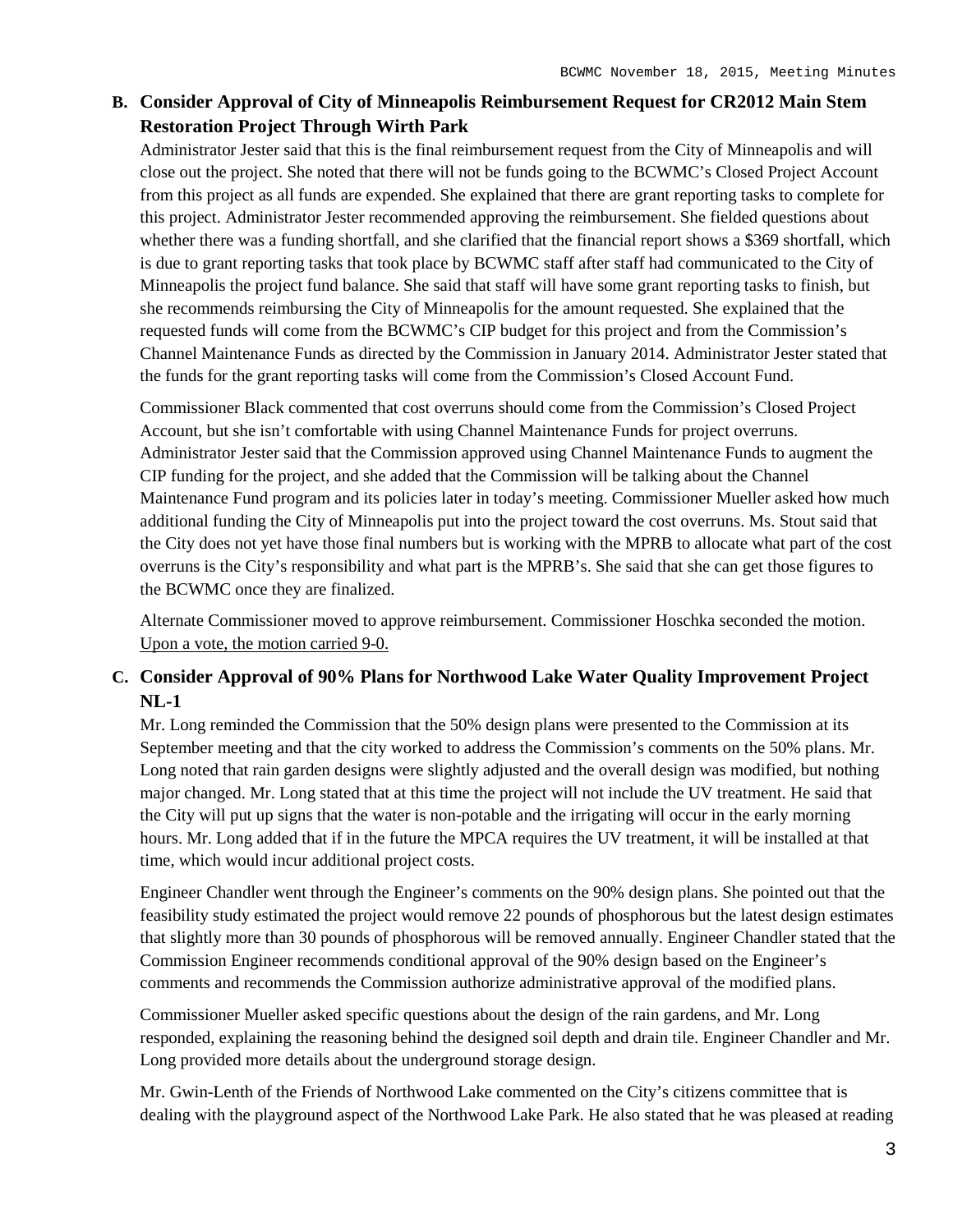in the Engineer's memo the number of items that were addressed in the 90% plans in response to the review comments of the 50% design plan. Mr. Gwin-Lenth added that he is happy to see the increase in the project's estimated phosphorous removal.

Alternate Commissioner Tobelmann asked about the reason for the increase in the estimated phosphorous removal. Ms. Chandler responded that the design now includes more dead storage in the pond than previously estimated. Commissioner Black asked if the City has seen the Commission Engineer's comments and conditions and whether the City is okay with them. Mr. Long responded yes and shared that the New Hope City Council plans to look at the plan and specs and authorize for bidding at the Council's December  $14<sup>th</sup>$ meeting. Commissioner Elder responded yes, the City is fine with these conditions and comments.

Commissioner Black moved to approve the 90% design plans with the Engineer's recommendations. Commissioner Mueller seconded the motion. Upon a vote, the motion carried 9-0.

#### **D. Consider Approval of 90% Plans for Honeywell Pond Expansion Project BC-4**

Mr. Oliver stated that the City isn't presenting on the information included with the meeting materials but the City and Pete Willenbring and Jake Newhall of WSB & Associates are here to answer any questions. Mr. Oliver noted that the City has seen the Engineer's comments and there is nothing in the comments that will be insurmountable.

Commissioner Engineer Chandler summarized the Engineer's comments on the 90% design plans. She said that she believes the plans are ready to be administratively approved by the Commission Engineer once the additional design information requested has been received. Mr. Oliver reported that the City will be bringing in another consultant to work with the City to control the irrigation system and the infiltration system coming from the Douglas Drive project and these details are still being worked out.

Alternate Commissioner Tobelmann asked if there is any concern about contamination at the construction site. Mr. Oliver responded that soil borings and environmental testing has been done and there is no contamination at this pond. Commissioner Black asked when the pond will be excavated. Mr. Oliver said that the pond excavation will be done in the winter of 2016-2017.

Commissioner Black moved to approve the 90% design plans with the Engineer's recommendations. Alternate Commissioner Goddard seconded the motion. Upon a vote, the motion carried 9-0.

### **E. Consider Golden Valley's Request to Review Douglas Drive Project Using Former BCWMC Standards**

Mr. Oliver explained that the Douglas Drive project development stared in 2007. He said that the City utilized federal funding for part of the preliminary work and right-of-way acquisition. He noted that by utilizing federal funding, the project needed to follow a federal process, which included municipal consent. Mr. Oliver reported that within the federal process, the City of Golden Valley reviewed the project on November 15, 2011, and approved the project's preliminary design. He said that municipal consent essentially locks the design from that point forward and the major components of the project are locked in, including the water quality and storm water systems. He said that there is some latitude for minor changes but major changes are off the table and there can be no more right-of-way acquisition.

Mr. Oliver stated that throughout the development process starting in 2011 when the City entered final design, City staff, Hennepin County staff, and the project's consulting engineer WSB & Associates met several times with the Commission Engineer. Mr. Oliver said that the project was developed under the BCWMC's old standards, and under the old standards a linear project needed to meet "best efforts." He said that this project meets best efforts through the infiltration system, the sump manholes, and a number of other features within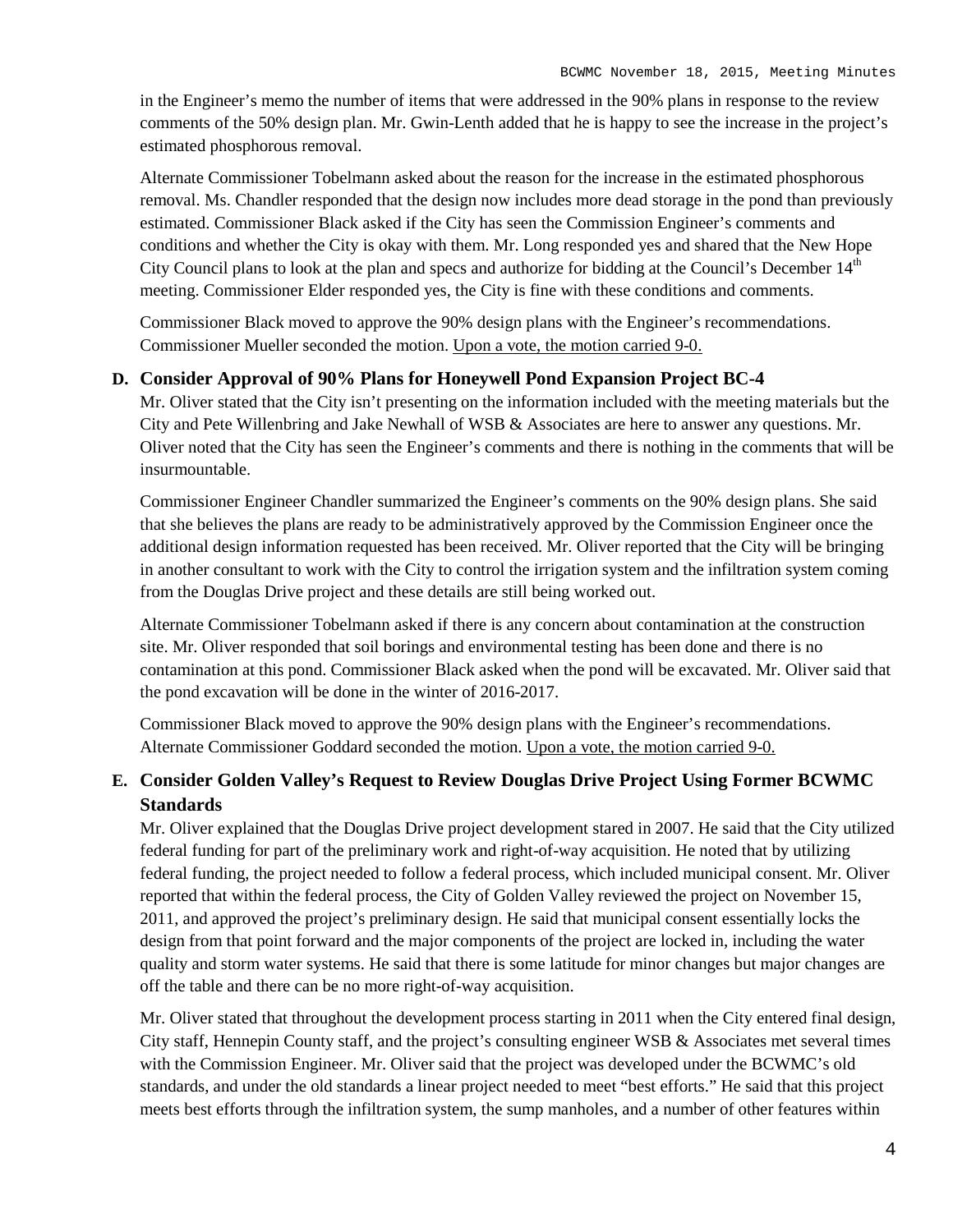the project.

Mr. Oliver noted that the BCWMC adopted the MIDS standards in September, and the City of Golden Valley was unable to make a submittal prior to that because the City had not finished with the plans. He explained that at the time of the Board packet, the City was requesting that the Commission review this project using the BCWMC's former standards. Mr. Oliver announced that since the time of the City's request, the City has gone through the MIDS flowchart and it appears that the project can meet the MIDS standards. He stated that whichever review path the BCWMC chooses to take, the City is seeking approval of the project.

Administrator Jester laid out the options in front of the Commission, including:

- The Commission could approve the original request from the City, which is to review the project under the Commission's former standards;
- The Commission could direct the Commission Engineer to review the project under the MIDS standards;
- If the project doesn't meet the MIDS standards, the City could request a variance from any portion of MIDS that can't be met and request project approval.

Administrator Jester reminded the Commission that it has a variance process in place.

Engineer Chandler talked about the results of the analysis of the project in terms of the MIDS flowchart. She discussed flexible treatment options and off-ramps. Engineer Chandler said that it looks like the project could meet the standards under flexible treatment option No. 2 by using treatment provided by the Commission's Honeywell Pond Expansion CIP Project, but there is a policy question to consider. She explained that the City in its letter to the Commission communicated that the additional water quality treatment provided by the pond expansion more than covers the pollutant removals that would be required by the City through MIDS. She pointed out that this concept might be a policy issue for the Commission because the CIP project was intended to provide additional water quality treatment for currently untreated runoff from past development and was not intended to provide the treatment for new development. Engineer Chandler noted that the City is putting in a significant amount of funding for the Honeywell Pond Expansion project, \$450,000 or about one third of the total project cost. Engineer Chandler said she thinks the City could show that the amount the City is contributing covers the runoff coming from the additional impervious area from this project.

Mr. Oliver pointed out that the MIDS flowchart did not take into account the irrigation at the soccer complex. He stated that the fact that the City is contributing one-third of the budget should be a strong factor in this and the project likely would not be able to be built solely with watershed funding. Mr. Oliver addressed the idea of setting a precedent for future developments, and he said that most development projects have a much shorter time span, usually a year, so he doesn't think that there is a parallel between the Douglas Drive project and future development projects.

Commissioner Black said that she understands that any one of the cities could have been in this position, and she thinks that best efforts should be made to meet the MIDS standards. Attorney Gilchrist stated that the notion of applying the old rules is problematic, because technically they don't exist anymore in this realm. He recommends that the Commission review the project under the new standards (MIDS), and if they cannot be met, then the Commission could adopt a resolution granting a variance and identifying the lesser standard. He said that the documentation could be prepared for the Commission's December meeting.

Mr. Oliver said that the project doesn't have a lot of time given that the City plans to go out for a bid in January and the bid opening would be the first week of February. Mr. Oliver noted that typically when new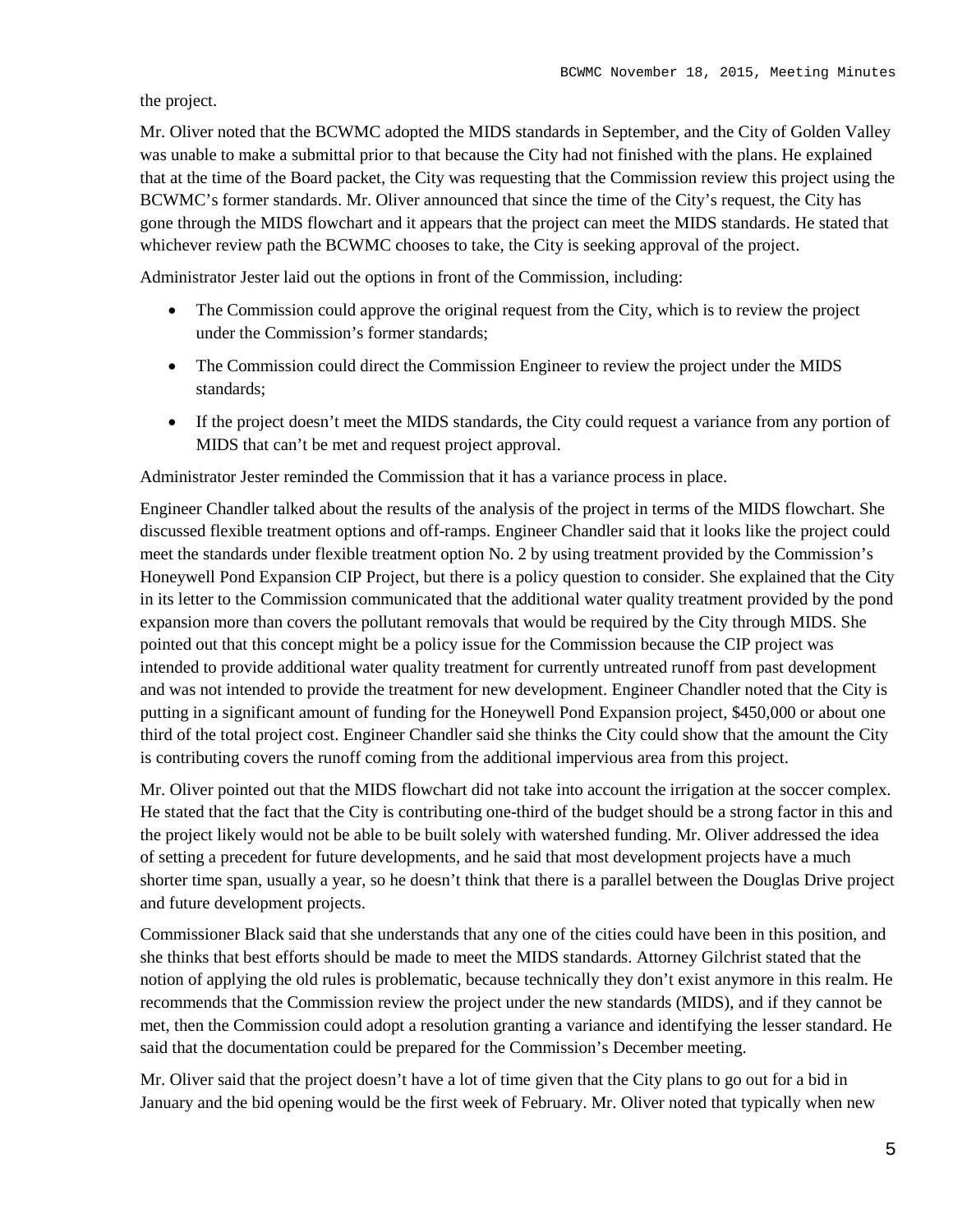standards are adopted, there is a transition time of three to six months between when they are adopted and when they are effective. Mr. Gilchrist said that this is not the case for the Commission's new standards, but it might be something for the Commission to keep in mind for the future.

Alternate Commissioner Goddard asked how complete the design plans were in September. Mr. Oliver replied 75%-80%. Mr. Asche commented that these major road projects can take five or more years and odds are that road projects can overlap with the adoption of the Commission's 10-year plan. He said that if the Douglas Drive project doesn't meet the MIDS standards, then a variance would be a good direction to go. Mr. Asche stated that the City of Golden Valley already has put five to seven years of work into this project, which signifies hardship for the City if the project is not approved and also is unique, which signifies that the risk of setting a precedent by granting a variance is low.

Mr. Oliver remarked that the plan as designed provides better water quality treatment than currently exists, so the project will have a net positive gain. Commissioner Black remarked that she would like to see the project review documented well, including how close the project gets to meeting MIDS standards.

Commissioner Black moved for the Commission to evaluate the project based on the Commission's current standards and to return to the Commission in December with the Engineer's review and variance information, if needed. Alternate Commissioner Scanlan seconded the motion. Attorney Gilchrist clarified that it would be in the best interest of the Commission to have the appropriate documentation ready for the December meeting. Chair de Lambert agreed that the Commission should prepare the documents for the December meeting. Upon a vote, the motion carried 9-0. [Alternate Commissioner McDonald Black voted on behalf of the City of Golden Valley].

#### **F. Consider Approval of Technical Advisory Committee Recommendations**

#### **i. Channel Maintenance Fund Policy**

Erick Francis reported that the Technical Advisory Committee (TAC) met on September 8 and November 5 and discussed multiple topics. He said that at the September TAC meeting, Administrator Jester raised the issue of the discrepancies that she and Engineer Chandler have found among different BCWMC documents regarding policies and uses of the BCWMC's Channel Maintenance Fund. Administrator Jester said that there are discrepancies between the Commission's 2004 and 2015 Plans and the 2011 Policies and Procedures document as well as with the way that the funds have been applied in practice. She said that the meeting packet includes the TAC's recommended revisions to the BCWMC's Creek and Streambank Maintenance, Repair, and Sediment Removal Fund Policy (Channel Maintenance Fund), including the strategies to implement the policy and the agreement template for use of the funds. Administrator Jester summarized the recommended changes.

Commissioner Black moved to adopt the amended Channel Maintenance Fund policy and agreement. Commissioner Mueller seconded the motion.

Commissioner Mueller asked for a more detailed explanation of the changes. Administrator Jester went through the history of the Channel Maintenance Fund and gave a detailed explanation of the revised policy and agreement. Commissioner Mueller said that it would be helpful to the Commission to be able to see how much Channel Maintenance Funds are left and to include a chart. Administrator Jester said that information could be added.

Alternate Commissioner McDonald Black brought up the idea of a "use it or lose it" policy. There was discussion of this idea. Alternate Commissioner Tobelmann suggested that the Commission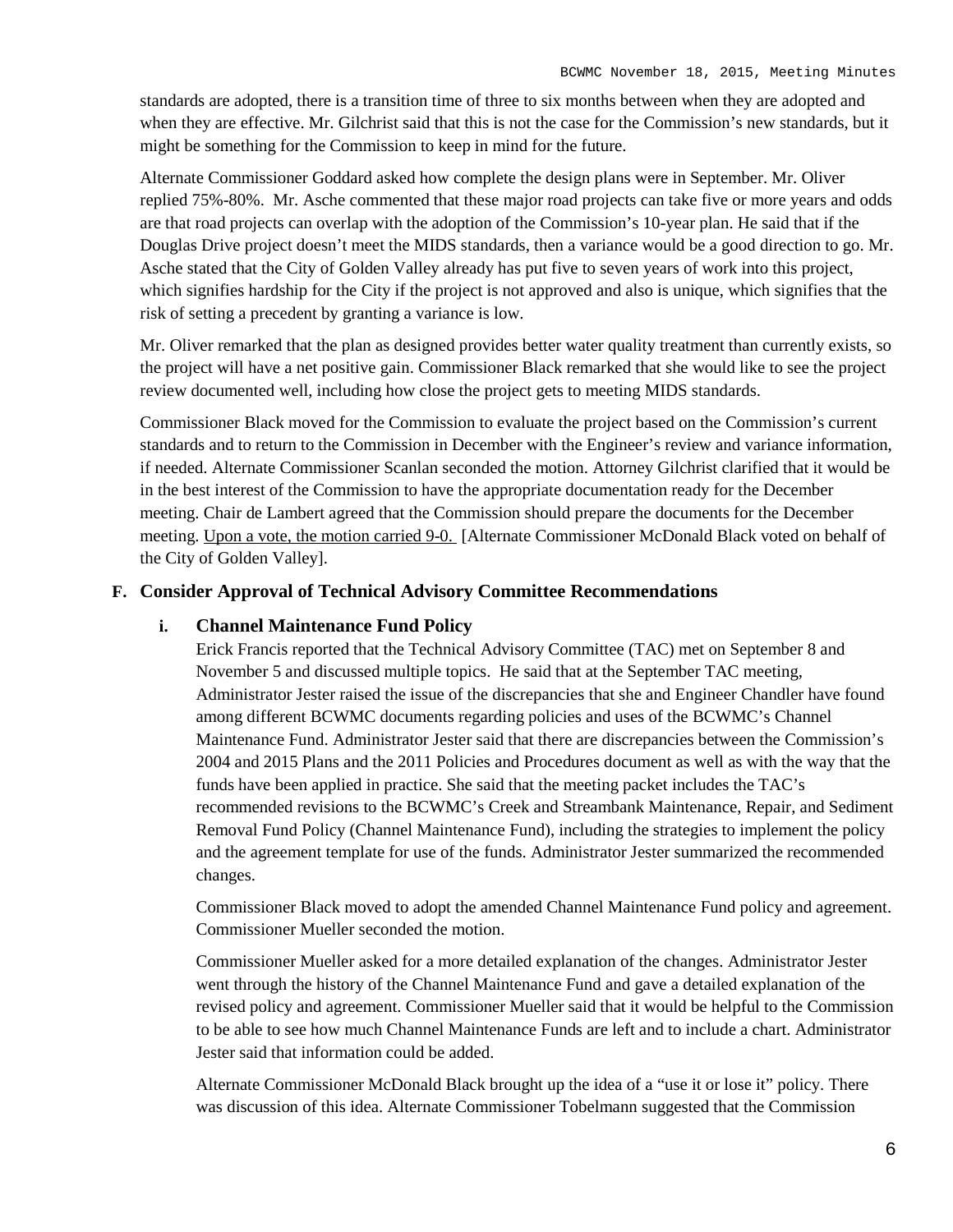review the Channel Maintenance Fund use over the next year or two to determine if accumulating funds is an issue rather than moving forward to develop such a policy now. Mr. Oliver commented that he would be very hesitant to limit the city's ability to use the funds. Commissioner Black said that the Commission could put into the policy a review clause that the Channel Maintenance Fund Policy will be reviewed every five years. The Commission indicated consent. Commissioner Black withdrew her motion so that staff can make modifications to the policy and bring back to the Commission next month.

#### **ii. Request by City of Crystal for Use of Channel Maintenance Funds**

Mr. Francis stated that the City of Crystal has requested use of Channel Maintenance Funds to repair an eroding section of the North Branch Bassett Creek in the area of a 2011 CIP project. He said that he, Mark Ray of the City of Crystal, Commission Engineer Weiss, and Administrator Jester visited the site and discussed stabilization options. Mr. Francis talked about the 2011 CIP project and the efforts at the time to save two large trees on the top of a steep bank, which has degraded and now has slope failures. He said that the City is requesting \$31,675 to implement one of the two options. Administrator Jester noted that the revised Channel Maintenance Fund Policy explicitly states that this is an appropriate use of the Channel Maintenance Funds, but the Commission didn't adopt the revised policy in the previous agenda item. She said that if the Commission agrees that the work proposed in this project is an approved use of the Commission's Channel Maintenance Funds then it should be okay to take action on the City of Crystal's request. Commissioner Mueller moved to approve the request. Alternate Commissioner Goddard seconded the motion. Upon a vote, the motion carried 9-0. [Commissioner Hoschka resumed voting on behalf of the City of Golden Valley].

#### **iii. Agreement with City of Crystal for Use of Channel Maintenance Fund**

Commissioner Black moved to approve the agreement with the City of Crystal. Alternate Commissioner Goddard seconded the motion. Upon a vote, the motion carried 9-0.

#### **iv. Study of Roles and Responsibilities of Flood Control Project**

Mr. Francis reported that the TAC is continuing to discuss the roles and responsibilities and possible funding mechanisms for long term maintenance, repair and replacement of the Flood Control Project structures.

#### **G. Receive Update on Feasibility Studies for 2017 Projects**

#### **i. Plymouth Creek Restoration Project**

Administrator Jester stated that a technical stakeholder meeting was held October 26. She reported on who attended, including representatives of the U.S. Army Corps of Engineers and the Minnesota Department of Natural Resources. She said the group walked the area and the staff received valuable feedback. Administrator Jester said that on the evening of October 26, the Commission held a public open house. She reported on who attended, including eight property owners. She noted that none of the property owners raised major concerns about the project.

Engineer Chandler reported that Jeff Weiss of Barr Engineering said that having the agency input so early on in the process is valuable and is shaping the design concepts. Commissioner Mueller said that he would be interested in learning about the historic natural channel of the creek. Mr. Asche and Engineer Chandler said that they have access to aerial photos and they could share the information with him.

#### **ii. Main Stem Erosion Repair Project**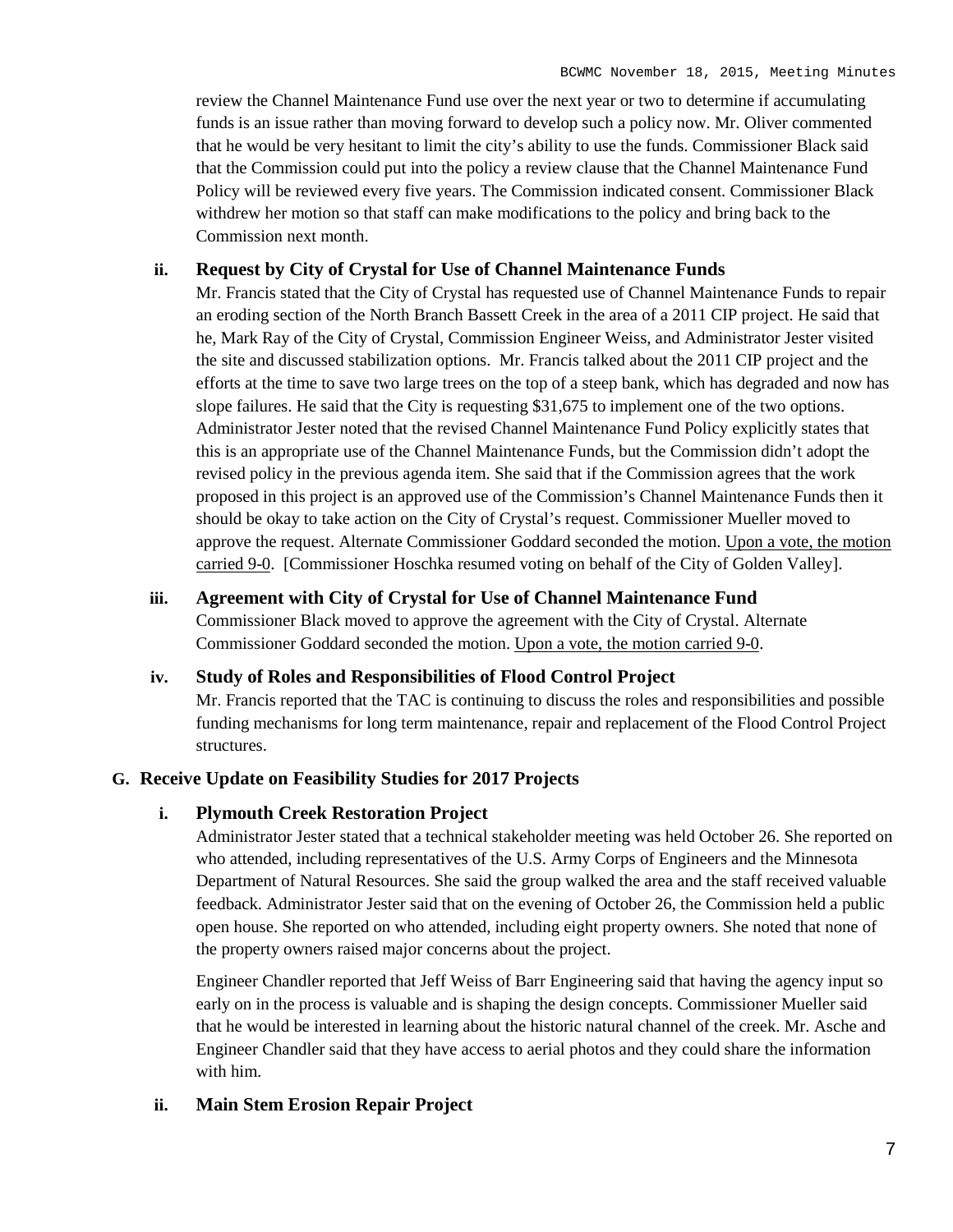Administrator Jester announced that the project has been renamed from a channel restoration project to an erosion repair project based on the actual scope of the project. She said that the meeting packet includes the public communication plan for this project. Administrator Jester reported that this week a postcard about the project was mailed to 2,500 residents in the Bryn Mawr and Harrison neighborhoods, and the postcard noted three public opportunities for people to come ask questions, including one this Saturday during the Harrison Neighborhood Arts Festival. She noted that the City of Minneapolis paid for the printing and postage for the postcards.

Engineer Chandler reported that the Phase I investigation is nearing completion. She said that progress is being made on the Phase II work plan, which hopefully will be ready for the Commission's December meeting packet.

#### **6. COMMUNICATIONS**

#### **A. Administrator:**

- **i.** Administrator Jester reported on the website redesign project. She noted that HDR did agree to move all of the content on the current website. She said that BCWMC staff is creating new content as well. Administrator Jester added that she hopes to be able to preview the website with the Commission at its next meeting.
- **ii.** Administrator Jester reminded the Commission that the monthly meetings from December 2015 to April or May 2016 will be held at Plymouth City Hall.
- **B. Chair:** No Communications
- **C. Commissioners:**
	- **i.** Administrator Jester stated that Commissioner Mueller's report on the Water Resources Conference is in the Commission's meeting packet. Commissioner Mueller touched on some of the points in his report.
- **D. TAC Members:** No TAC Communications
- **E. Committees:** No Committee Communications
- **F. Legal Counsel:** No Legal Communications
- **G. Engineer:**
	- **i.** Engineer Chandler provided an update on the Schaper Pond Diversion Project. She said that the contractor is on site but high flow due to recent rain is delaying construction. She reported that the baffle has been delivered but can't be installed with a lot of water flowing through the pond. Engineer Chandler said that once the installation is scheduled, she or Mr. Oliver will update the Commission with the details.

## **7. INFORMATION ONLY (Available at http://www.bassettcreekwmo.org/Meetings/2015/2015- November/2015NovemberMeetingPacket.htm)**

- A. CIP Project Update Chart
- B. Grant Tracking Summary and Spreadsheet